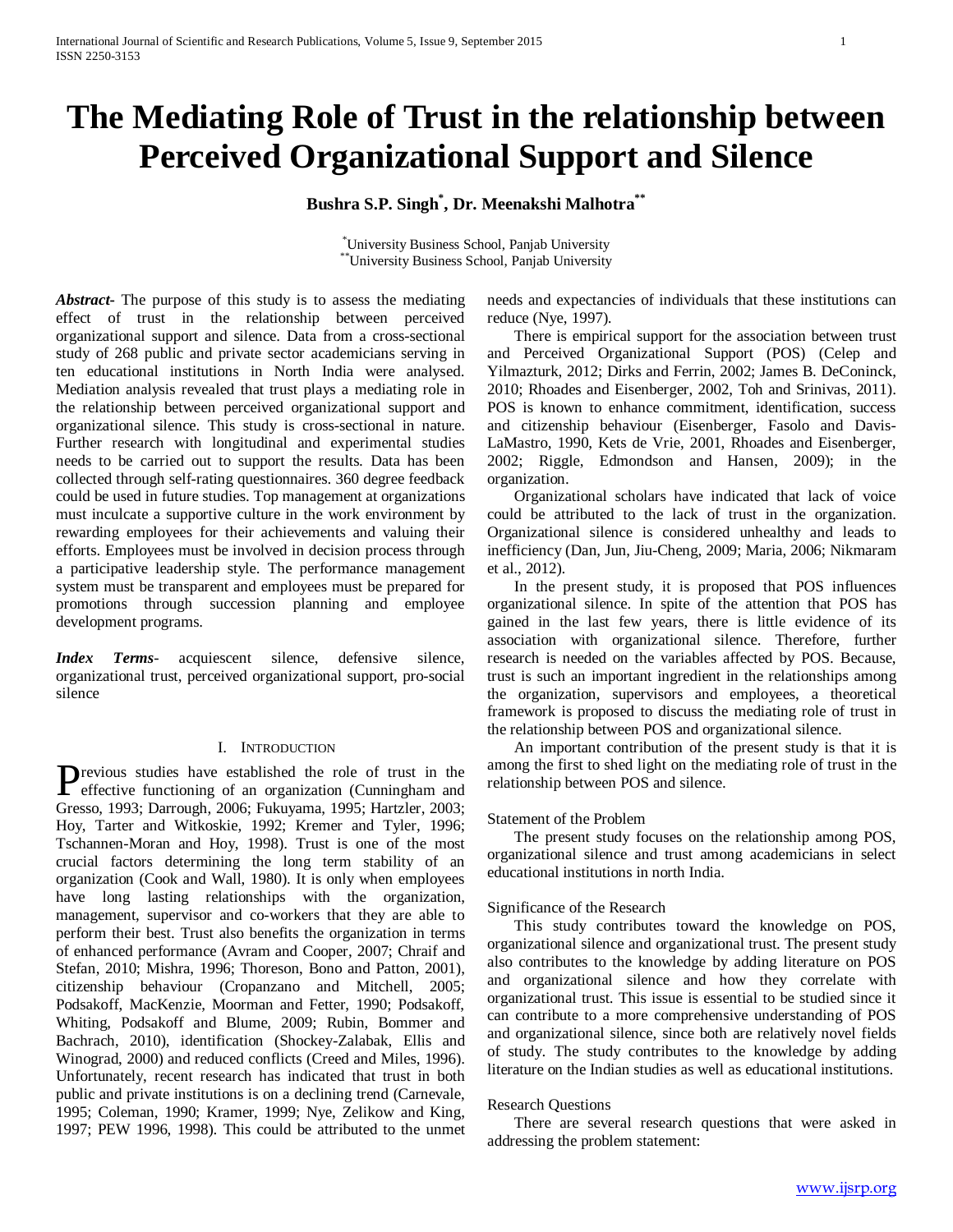- Does perceived organizational support correlate with organizational silence?
- Does perceived organizational support correlate with organizational trust?
- Does organizational silence correlate with organizational trust?
- Does organizational trust mediate the relation between perceived organizational support and organizational silence?

# II. LITERATURE REVIEW

# Perceived Organizational Support

 POS indicates employees' innermost feelings about the organization's care and emphasis. Employees who perceive organizational support feel that the organization is helpful, respectful, caring, co-operative and recognizes employees' contributions.

 POS is defined as the belief among the employees that the organization cares for and values their contribution to the success of the organization. POS is also defined as employees' perception concerning the extent to which the organization values their contribution and cares about their well-being (Krishnan and Mary, 2012). Wann-Yih and Htaik (2011) and Eisenberger, Huntington, Hutchison and Sowa, (1986) defined POS as an employees' formation of global beliefs pertaining to how much the organization cares about their well-being and values their contributions. Cropanzano and Mitchell (2005) conceptualize POS as the quality of social exchange between an employee and his/her organization. POS provides employees with information about his/her relationship to the workplace (Shore and Shore, 1995).

 As per the Organizational support theory, employees observe the treatment meted out to them by the organization in order to assess the extent to which the organization is supportive; values and appreciates their contribution (Eisenberger, Huntington, Hutchison and Sowa, 1986). Hence, inclusion, participation, rewards, development, opportunities for growth, promotions relate positively to POS (Allen, Shore and Griffeth, 2003; Hutchison, 1997; Wayne, Shore, Bommer and Tetrick, 2002). Similarly, the way supervisors and leaders treat employees also affects POS (Eisenberger et al., 2002; Levinson, 1965; Rhoades et al., 2001; Wayne, Shore and Liden, 1997). However, it is the treatment offered by the organization that has a stronger impact on POS (Eisenberger, Cummings, Armeli and Lynch, 1997). Thus, high POS is associated with enhanced commitment (Eisenberger, Fasolo and Davis-LaMastro, 1990; Eisenberger, Huntington, Hutchison and Sowa, 1986; Makanjee, Hartzer and Uys, 2006; Muse and Stamper, 2007; Panaccio and Vandenberghe, 2009; Rhoades et al., 2001; Rhoades and Eisenberger, 2002), organizational identification, organizational success, citizenship behaviour, decreased withdrawal behaviours, work performance (Eisenberger, Fasolo and Davis-LaMastro, 1990, Rhoades and Eisenberger, 2002; Riggle, Edmondson and Hansen, 2009), work engagement (Eisenberger and Stinglhamber, 2011; Kinnunen, Feldt and Mäkikangas, 2008; Sulea et al., 2012), career success (Suazo, Turnley and Mai-Dalton, 2005), motivation to adopt new IT (Mitchell, Gagne, Beaudry and Dyer, 2012), perceived organizational justice, trust (Dirks and Ferrin, 2002; Rhoades and Eisenberger, 2002), organizational respect, high status (Tyler, 1999), job satisfaction, reduced turnover intention, reduced turnover (Edmondson and Boyer, 2012; Guzzo, Noonan and Elron, 1994; Kim and Barak, 2014; Rhoades and Eisenberger, 2002; Riggle, Edmondson and Hansen, 2009; Wayne, Shore and Liden, 1997), reduced job strains (Rhoades and Eisenberger, 2002), reduced psychological stress (Loi, Ao and Xu, 2014) and reduced role stress (Kim and Barak, 2014).

 This could be explained due to the fact that employees, who perceive support feel honoured, protected and acknowledged. Thus, in return they exhibit raised assistance, identification, gratitude and persistent work (Chiang and Hsie, 2012). Secondly, POS fulfils socio-emotional needs for positive self-esteem, approval and affiliation (Armeli, Eisenberger, Fasolo and Lynch, 1998). Thirdly, POS generates a feeling of concern among employees for the organization's prosperity and thus employees assist the organization in the attainment of goals and objectives (Chew and Wong, 2008; Dhar, 2012; Eisenberger et al., 2001). Hence, organizations that are supportive of their employees gain a competitive advantage over others (Pfeffer, 2005).

# Organizational Silence

 Organizational silence is a collective phenomenon (Morrison and Milliken, 2000). When several employees choose to remain silent about organizational issues, the employee silence aggregates to become a collective behaviour called organizational silence (Dan, Jun, Jiu-Cheng, 2009).

 Organizational silence refers to employees' choice to withhold their opinions and concerns about organizational problems (Morrison and Milliken, 2000). It involves withholding genuine expressions about organizational circumstances by certain organizational members from those who are in a position to change those circumstances (Fletcher and Watson, 2007). Organizational silence is defined as intentionally withholding work-related ideas, information and opinions (Brinsfield, 2009; Tangirala and Ramanujam, 2005; Vakola and Dimitris, 2005). Alparslan (2010) defined it as a behavioural issue where individuals do not express their thoughts, opinions and suggestions that will help reveal disruptions, improve organizational activities and create new process/product/service. Employee silence occurs when employees do not share or discuss important information such as recommendations, fears, doubts and concerns with others in the organization (Dyne, Ang and Botero, 2003). Morrison and Milliken (2000) noted that instances where employees unintentionally keep information to themselves due to their lack of opinion or absent-mindedness cannot be categorized as employee silence.

 Samarin (1965) and Scott (1993) noted that silence is not merely the absence of speech or voice but is meaningful. It is indicative of one's attitude or state and is a form of communication (Samovar et al., 1981). Silence is negatively associated with voice and both can be viewed as opposites (Milliken and Lam, 2009; Milliken, Morrison and Hewlin, 2003; Morrison, Wheeler-Smith and Kamdar, 2011, Tangirala and Ramanujam, 2008). However, even though both are opposites, they are separate constructs (Brinsfield, Edwards and Greenberg, 2009; Dyne, Ang and Botero, 2003; Kish-Gephart, Detert,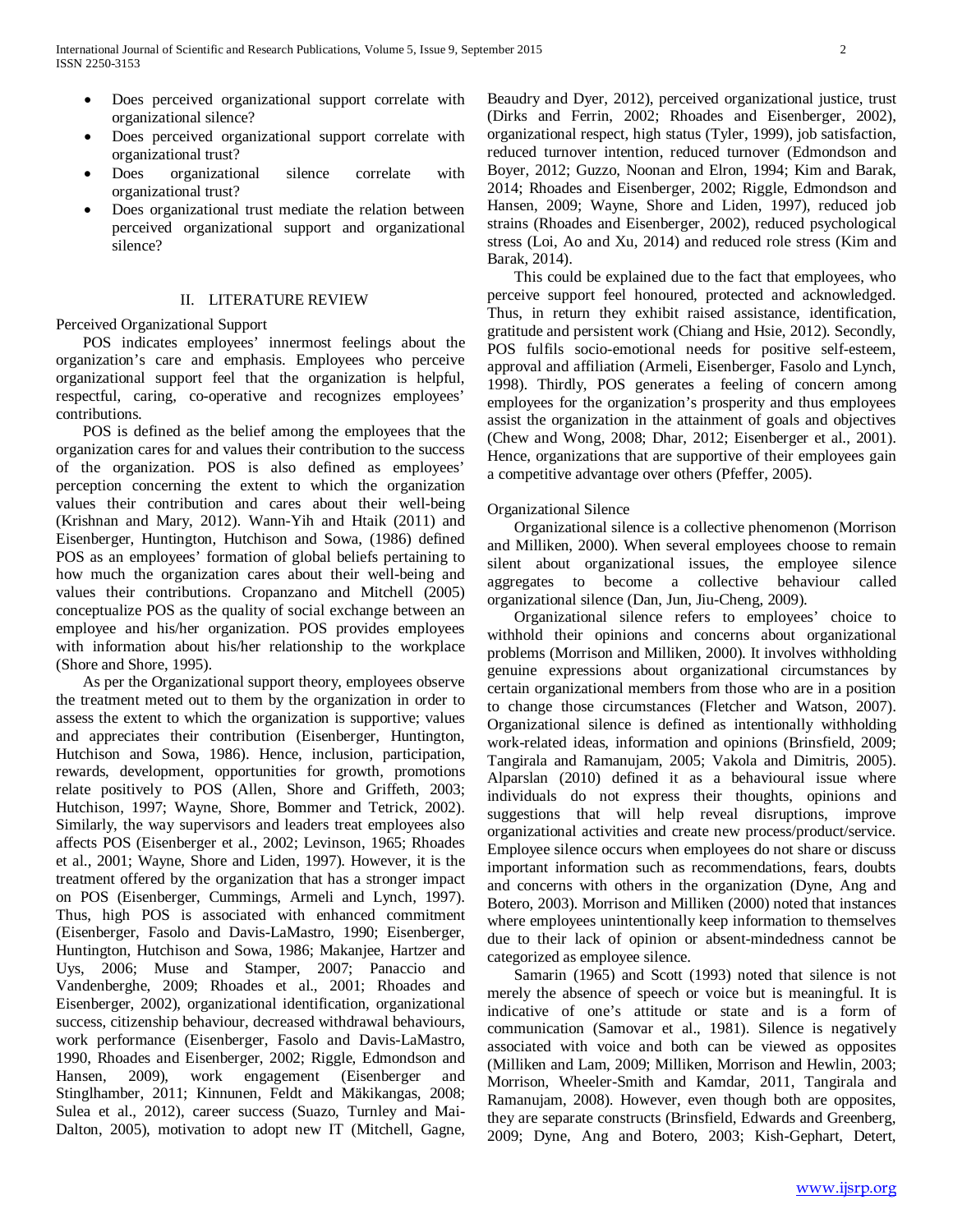Trevino and Edmondson, 2009); they can co-exist and are rarely absolute (Morisson, 2011). Therefore, a high level of voice may imply a low level of silence and vice-versa.

 Employee Silence is of four types (Alparslan, 2010; Brinsfield, 2009; Cakici, 2010; Dyne, Ang and Botero, 2003, Perlow and Repening, 2009; Pinder and Harlos, 2001), (1) acquiescent silence occurs when employees are unaware of the existence of alternative options to remaining silent (Vakola and Dimitrias, 2005). It is a type of passive behaviour and is a result of disengagement. Pinder and Harlos (2001) suggest that apathy and hopelessness may be the reasons for acquiescent silence. (2) Defensive silence occurs when employee remains quiet due to the fear of negative consequences (Pinder and Harlos, 2001). Dyne, Ang and Botero (2003) suggest that defensive silence is the result of an employee's efforts to shelter himself/herself from adverse consequences. Defensive silence is a well-planned approach to protect oneself and involves intricate thought processes (Milliken and Morrison, 2003). (3) Pro-social silence occurs when an employee intentionally withholds job-related information, feelings and thoughts for the larger good of the organization as a whole (Pinder and Harlos, 2001). Pro-social silence is a result of one's goodwill for others whereas defensive silence is an outcome of one's efforts to protect himself/herself (Zheng, Ke, Shi and Zheng, 2008). (4) Protective silence occurs when employees remain silent in order to maintain good relations with the organization and other employees (Alparslan, 2010; Perlow and Repenning, 2009). It is regarded as one of the most important causes of silence.

## Organizational Trust

 Since the last few decades, trust has attracted considerable attention due to its influence on the overall functioning and health of an organization. Organizational trust is one of the most important factors determining the long term stability of a firm (Cook and Wall, 1980). Harmony is crucial to organizational efficiency and it can be maintained only when employees have long-lasting positive relationships with each other as well as with the organization. Hence, trust has been regarded as a base for firm performance (Avram and Cooper, 2007) as the effective functioning of organization depends on the trust that people place on them (Cunningham and Gresso, 1993; Darrough, 2006; Fukuyama, 1995; Hartzler, 2003; Hoy, Tarter and Witkoskie, 1992; Kremer and Tyler, 1996; Tschannen-Moran and Hoy, 1998).

 Organizational trust is an atmosphere in which people have reciprocal feelings of confidence, warmth and acceptance (Gibbs, 1972). Mayer, Davis and Schoorman (1995) defined organizational trust as the willingness of a party to be vulnerable to the actions of another party based on the expectation that the other will perform a particular action important to the trustor, irrespective of the ability to monitor or control that other party. Tschannen-Moran and Hoy (1999) defined trust as an individual's or group's willingness to be vulnerable to another party based on the confidence that the latter party is benevolent, reliable, competent, honest and open.

- $\triangleright$  Benevolence is the confidence that one's well-being will be protected by trusted party.
- $\triangleright$  Reliability is the extent to which one can count on another person or group.
- $\triangleright$  Competency is the extent to which the trusted party has knowledge and skill.
- Honesty is the character, integrity and authenticity of the trusted party and openness is the extent to which there is no withholding of information from others.

 Trust is positively associated with job performance (Chraif and Stefan, 2010; Mishra, 1996; Thoreson, Bono and Patton, 2001), success (Kets de Vrie, 2001), identification (Shockey-Zalabak, Ellis and Winograd, 2000), mental and physical health (S. Tanase et al., 2012) and employee citizenship (Cropanzano and Mitchell, 2005; Podsakoff, MacKenzie, Moorman and Fetter, 1990; Podsakoff, Whiting, Podsakoff and Blume, 2009; Rubin, Bommer and Bachrach, 2010).

 High level of trust in the supervisor significantly contributes to psychological safety (Edmondson, 1999) and loyalty among employees (Davis, Schoorman, Mayer and Tan, 2000). Trust has gained widespread attention in the domain of human resource management and organizational behaviour; however, further research is needed on its relationship with organizational silence. Perceived Organizational Support and Organizational Silence

There have been few empirical studies conducted on the relationship of POS with silence. Most of the findings relate POS with a high level of voice and subsequently a low level of silence in the organization. A study by Li Rui and Ling Wen Quan (2010) on perceived supervisor support found that it is positively associated with job attitude and enthusiasm thereby motivating employees to speak up and break their silence. Thus, POS could eliminate silence.

 Another study by Şahin Çetin (2013) among 223 teachers serving in primary schools in Ankara, Turkey found a positive relationship between voice and POS. This finding was in line with studies by Ashford, Rothbard, Piderit and Dutton (1998), Erenler (2002), Milliken, Morrison and Hewlin (2003) and Tucker et al. (2008) that related high level of voice with POS. Yau-De Wang and Hui-Hsien Hsieh (2013) conducted a study among 408 employees serving in high-technology firms in Taiwan. Results indicated that the association of instrumental climate, caring climate and independence climate with acquiescent silence and defensive silence was mediated by perceived organizational support. Thus, it can be concluded that POS is a significant predictor of employee silence.

## Perceived Organizational Support and Organizational Trust

 Very few empirical studies have explored the relationship between support and trust in organizational settings. Previous research has established a positive association between support and trust (Dirks and Ferrin, 2002; Rhoades and Eisenberger, 2002). James B. DeConinck (2010) conducted a study among 234 advertising managers in United States of America. Results revealed that POS, trust and Perceived Organizational Justice are correlated and that POS mediates the relationship between POJ and trust. Similar results were obtained by Soo Min Toh and Ekkirala S. Srinivas (2011) who conducted a study among 174 local Omani nationals enrolled in an executive management program. It was found that task cohesiveness is significantly related to trust and information sharing. Also, it was found that task cohesiveness was associated with higher levels of trust when POS was also high. Another study by Cevat Celep and Ozge Eler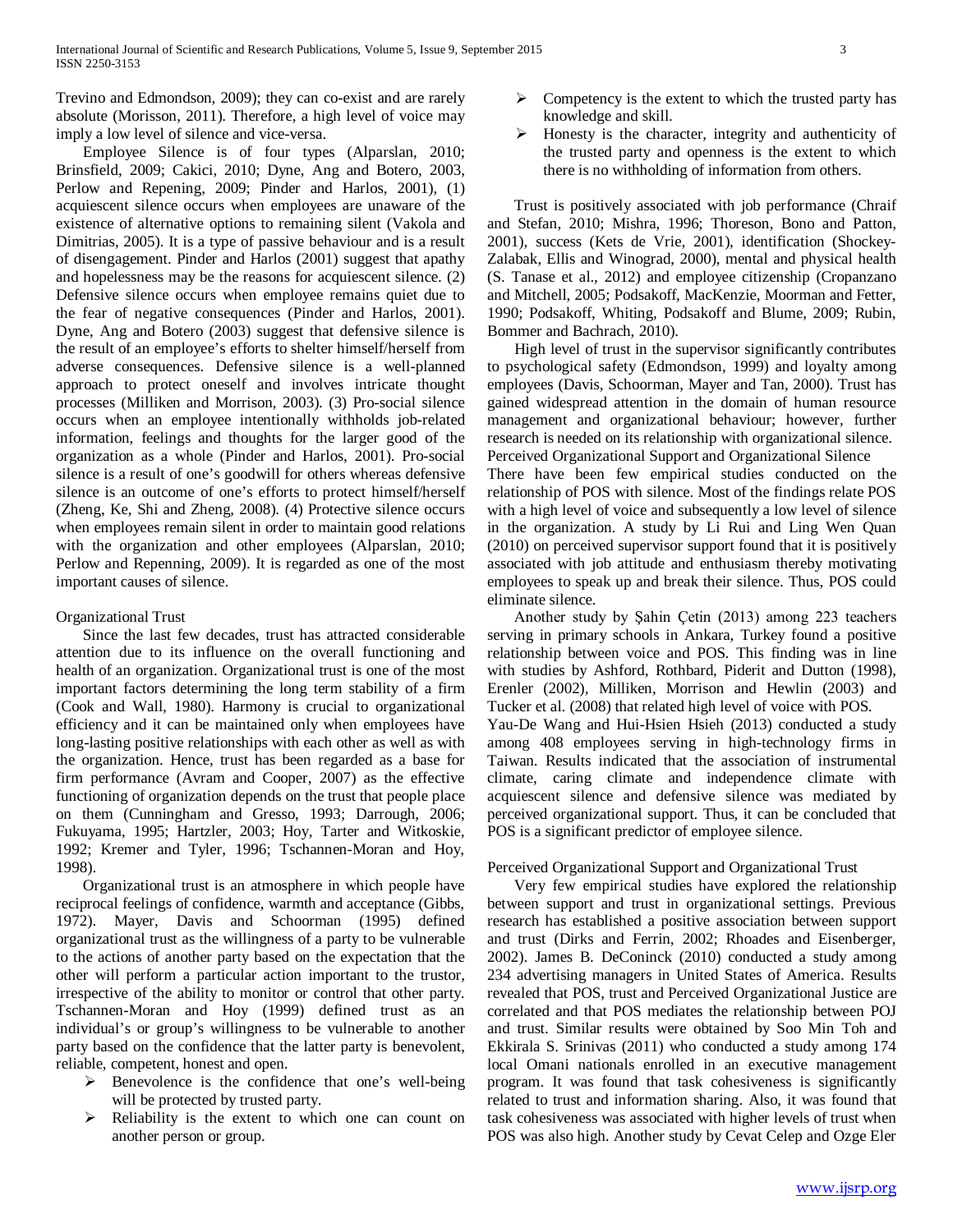Yilmazturk (2012) among 315 teachers serving in 18 public primary schools in Golcuk, Turkey revealed that organizational trust, trust to management, trust to work setting and trust to work team had a significant impact on POS. Majority of the studies on POS and trust have revealed a positive association between the variables.

## Organizational Silence and Organizational Trust

 There is a dearth of studies on the relationship between organizational silence and trust. A study by Ioannis Nikolaou, Maria Vakola and Dimitris Bourantas (2011) among employees serving in Information Technology companies in Greece found that organizational silence and trust are negatively correlated.

Another study byTijen Tulubas and Cevat Celep (2012) conducted a study among 459 faculty members serving in Universities in Turkey. It was found that faculty members' silence was significantly affected by trust in supervisor. Hence, organizational silence and organizational trust are negatively correlated.

### Conceptual Framework

 Literature review has found relationship between POS and organizational silence (Li Rui and Ling Wen Quan, 2010, Yau-De Wang and Hui-Hsien Hsieh, 2013), POS and organizational trust (Celep and Yilmazturk, 2012; Dirks and Ferrin, 2002; James B. DeConinck, 2010; Rhoades and Eisenberger, 2002; Toh and Srinivas, 2011), and organizational silence and trust (Nikolaou, Vakola and Bourantas, 2011, Tulubas and Celep, 2012). This study proposes a conceptual framework which examines the relationship between POS, organizational silence and organizational trust. This study employs trust as the mediating variable between the relationship of POS and organizational silence. The conceptual framework is shown in figure 1.



**Figure 1. Research Model for this study**

#### Hypotheses

 Based on the literature review, the present research investigates the relationship among POS, organizational silence and organizational trust. The following are the main hypotheses of the present study.

- 1. Perceived organizational support significantly correlates with acquiescent silence (1.1), defensive silence (1.2) and pro-social silence (1.3).
- 2. Perceived organizational support positively correlates with organizational trust.
- 3. Organizational trust positively correlates with acquiescent silence (3.1), defensive silence (3.2) and pro-social silence (3.3).
- 4. Organizational trust mediates the correlation between perceived organizational support and acquiescent silence (4.1), defensive silence (4.2) and pro-social silence  $(4.3)$ .

## Sample

#### III. METHOD

 A cross-sectional survey design was used to test the proposed hypotheses. The respondents for this study comprised academicians serving in 10 educational institutions in various places in north India and were selected using snowball sampling method. Majority of the respondents were serving in Chandigarh,

Mohali, Panchkula and Delhi. The rest of the responses were collected from academicians serving in institutes at Jallandhar and Rupnagar in Punjab and Kurukshetra and Gurgaon in Haryana.

### Perceived Organizational Support

 The Survey of Perceived Organizational Support (SPOS; Eisenberger, Huntington, Hutchison and Sowa, 1986) was used to measure POS. SPOS measures the employees' perception of the organizations' willingness to change as it is related to employee participation in all stages of the innovation-decision process. This study employs the shorter version of the scale comprising 8 items of which four are reverse scored. Respondents indicate the extent of agreement with each statement on a five point likert scale (1 = strongly disagree,  $5 =$ strongly agree). Its reliability is high with 0.95 cronbach alpha.

## Organizational Silence

 Organizational silence is measured using the Organizational Silence scale developed by Dyne, Ang and Botero (2003) comprising 15 items and three sub-scales that measure acquiescent (5 items), defensive (5 items) and pro-social silence (5 items). Its reliability is high with 0.853 cronbach alpha for acquiescent silence, 0.897 for defensive silence and 0.823 for pro-social silence. Respondents answered on a 5-point likert  $(1 =$ strongly disagree,  $5 =$  strongly agree).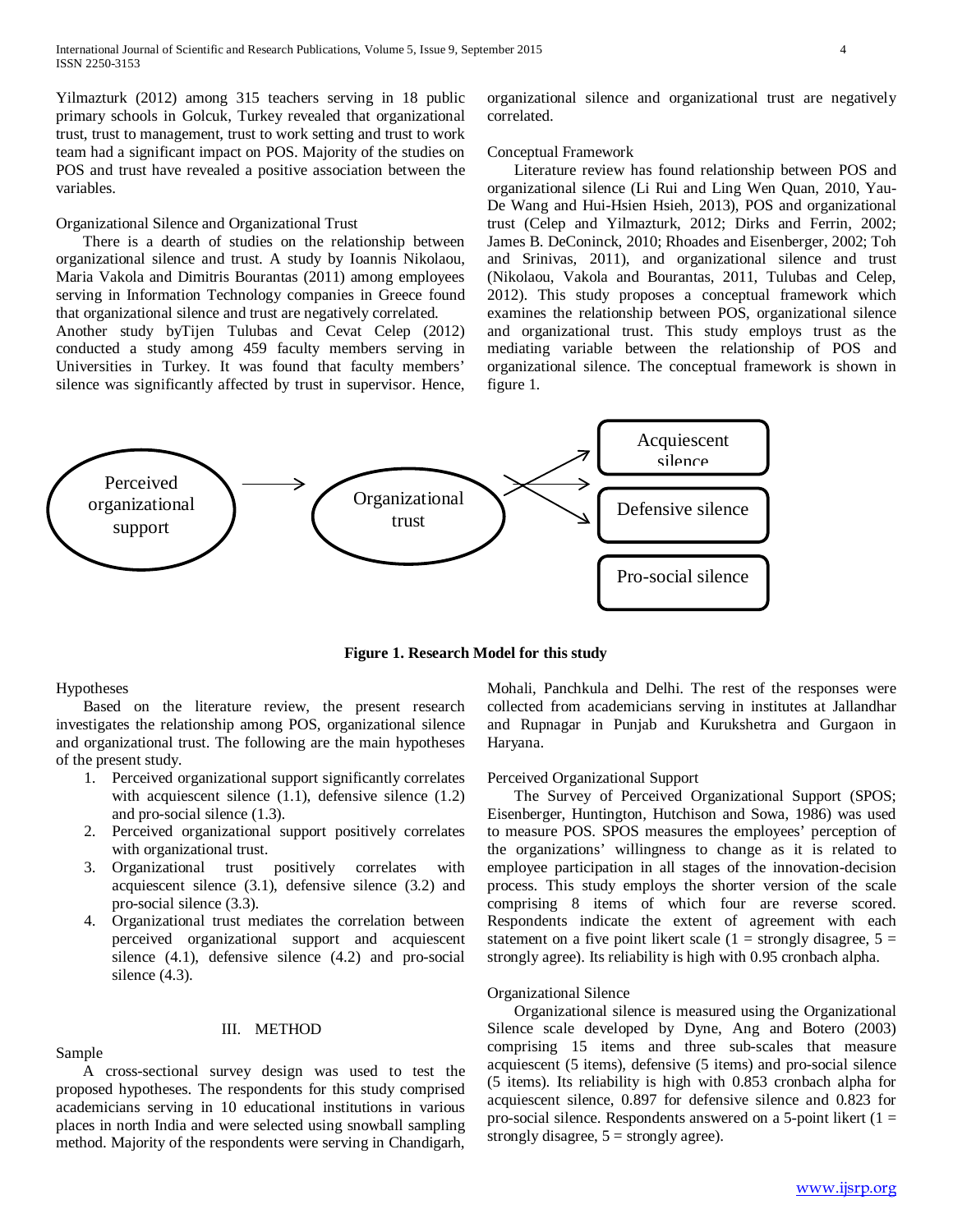International Journal of Scientific and Research Publications, Volume 5, Issue 9, September 2015 5 ISSN 2250-3153

#### Organizational Trust

 Organizational Trust was measured using the Organizational Trust scale (OT) developed by Paliszkiewicz (2010). The OT scale comprises 12 items in five-point likert scale  $(1 =$  strongly disagree,  $5 =$  strongly agree). The scale is highly reliable with 0.87 cronbach alpha.

## Procedure

 The questionnaire was administered to respondents at their workplace. The duration for questionnaire completion is 8 to 10 minutes. 300 questionnaires were distributed of which 275 were returned. 7 questionnaires were rejected as they were partially filled. 268 questionnaires were finally selected for the analysis.

## Data Analysis

 Simple regression analysis was used to test the significance of the relationship and impact of POS on organizational silence and organizational trust. Mediation analysis was used to test the mediating effect of trust on the relationship between POS and organizational silence.

## IV. RESULTS

 This various analyses used in the study include descriptive analyses, regression analyses and mediation analyses.

Demographic Characteristics of the Sample

 The target respondents in this study are academicians serving in educational institutions in north India. Total sample size is 268.

Table 1 below shows the characteristics of the respondents in the study. Within the sample, 47.4% were academicians serving in public institutions. 44.4% were males. 38.1% of the respondents were in the age group of 31 to 40 years. 68.3% of respondents were married. 61.2% of the respondents were postgraduates. 36.9% of the respondents had a work experience of 8 years and above.

|                          | Variable            | Frequency | Percentage |
|--------------------------|---------------------|-----------|------------|
| Ownership                | Public              | 127       | 47.4%      |
|                          | Private             | 141       | 52.6%      |
| Gender                   | Male                | 119       | 44.4%      |
|                          | Female              | 149       | 55.6%      |
|                          | 21 to 30 years      | 66        | 24.6%      |
| Age                      | 31 to 40 years      | 102       | 38.1%      |
|                          | 41 to 50 years      | 73        | 27.2%      |
|                          | $50 + \text{years}$ | 27        | 10.1%      |
|                          | Married             | 183       | 68.3%      |
| <b>Marital Status</b>    | Unmarried           | 85        | 31.7%      |
|                          | <b>Bachelors</b>    | 27        | 10.1%      |
| Education                | <b>Masters</b>      | 164       | 61.2%      |
|                          | Ph.Ds               | 77        | 28.7%      |
|                          | Less than 2 years   | 45        | 16.8%      |
| Years of work experience | 3 to 5 years        | 39        | 14.6%      |
|                          | 6 to 8 years        | 85        | 31.7%      |
|                          | More than 8 years   | 99        | 36.9%      |

#### **Table 1 Respondents' Characteristics (N=268)**

Descriptive Analyses

 Table 2 below shows the means and standard deviations of the variables under study. The mean score for POS as measured by the Survey of Perceived Organizational Support (SPOS) scale is  $30.05$  (S.D. = 5.07). This score indicates that most of the academicians perceive their organization as being supportive.

 Respectively, the analysis of the Organizational Silence responses for all respondents indicates that the mean score of acquiescent silence is  $10.38$  (S.D. = 2.91), defensive silence is 11.51 (S.D. = 3.23) and pro-social silence is 13.57 (S.D. = 3.57). This indicates the level of organizational silence in select educational institutions is low.

 The mean score of Organizational Trust as measured by the 15 items of the Organizational trust scale is 35.72 (S.D. = 9.90). This indicates that trust placed by respondents on their organization, co-workers and supervisors is moderately high.

| Variable                         | Mean  | SD   |  |
|----------------------------------|-------|------|--|
| Perceived Organizational Support | 30.05 | 5.07 |  |
| <b>Acquiescent Silence</b>       | 10.38 | 2.91 |  |
| Defensive Silence                | 11.51 | 3.23 |  |
| Pro-social Silence               | 13.57 | 3.57 |  |
| Organizational Trust             | 35.72 | 9.90 |  |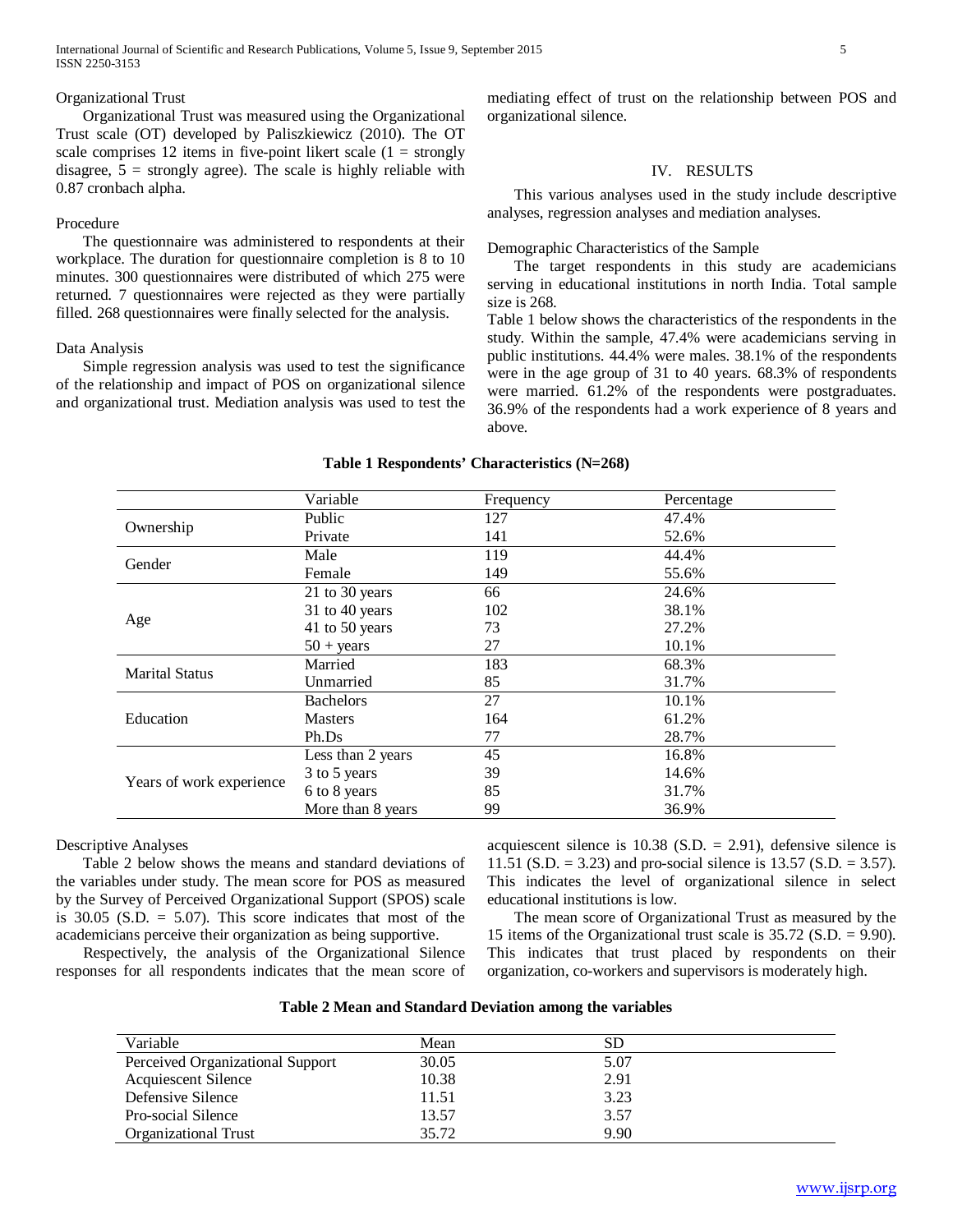Regression Analyses

 This study presents the simple regression analysis to indicate that POS is a significant predictor of organizational silence and trust.

Perceived Organizational Support and Organizational Silence

 The first hypothesis in this study is that there is significant relationship between POS and acquiescent silence (1.1),

defensive silence (1.2) and pro-social silence (1.3). Results as shown in table 3 indicated that POS predicts acquiescent silence,  $β = -0.513$ ,  $S<sub>β</sub> = .030$ , t = -9.757, p < 0.01, defensive silence,  $β =$ -0.233,  $S_\beta$  = .038, t = -3.915, p < 0.01 and pro-social silence,  $\beta$  =  $-0.289$ ,  $S_\beta = .041$ , t = -4.916, p < 0.01. It was found that POS and organizational silence are negatively correlated.

# **Table 3 Correlation coefficient, R square, Standardized Beta Coefficients, Standard Error and t for Paths from Perceived organizational support to Organizational silence**

| Model               | Unstandardized<br>Coefficients |          | Standardized<br>Coefficients |               | Sig.     |      |
|---------------------|--------------------------------|----------|------------------------------|---------------|----------|------|
| Dependent variable  | Predictor variable             | В        | Std. Error                   |               |          |      |
| Acquiescent silence | <b>POS</b>                     | $-0.294$ | 0.030                        | $-0.513$      | $-9.757$ | .000 |
| $F = 95.194$        | $R = 0.513$                    |          |                              | $R^2 = 0.264$ |          |      |
| Defensive silence   | <b>POS</b>                     | $-0.148$ | 0.038                        | $-0.233$      | $-3.915$ | .000 |
| $F = 15.326$        | $R = 0.233$                    |          |                              | $R^2 = 0.054$ |          |      |
| Pro-social silence  | <b>POS</b>                     | $-0.203$ | 0.041                        | $-0.289$      | $-4.916$ | .000 |
| $F = 24.169$        | $R = 0.289$                    |          |                              | $R^2 = 0.083$ |          |      |

Perceived Organizational Support and Organizational Trust

 As shown in table 4 below, the regression analysis indicated that organizational trust is significantly predicted by POS,  $\beta$  = 0.326,  $S_\beta$  = 0.113, t = 5.621, p < 0.01. The data indicates that academicians who perceive their organization as being supportive are more likely to trust the organization more. So, this finding supports the second hypothesis that there is a significant positive relationship between POS and organizational trust.

# **Table 4 Correlation coefficient, R square, Standardized Beta Coefficients, Standard Error and t for Paths from Perceived organizational support to Organizational trust**

| Model                       |                    | Unstandardized<br>Coefficients |               | Standardized<br>Coefficients |       | Sig. |
|-----------------------------|--------------------|--------------------------------|---------------|------------------------------|-------|------|
| Dependent variable          | Predictor variable |                                | Std. Error    |                              |       |      |
| <b>Organizational Trust</b> | POS                | 0.636                          | 0.113         | 0.326                        | 5.621 | .000 |
| $F = 31,600$                | $R = 0.326$        |                                | $R^2 = 0.106$ |                              |       |      |

Organizational Silence and Organizational Trust

 The third hypothesis in this study is that there is significant relationship between organizational silence and organizational trust. This hypothesis is supported by the finding in which organizational trust is significantly predicted by acquiescent silence,  $\beta$  = -0.353,  $S_{\beta}$  = .017, t = -6.163, p < 0.01, defensive

silence,  $\beta$  = -0.228,  $S_{\beta}$  = .019, t = -3.811, p < 0.01 and pro-social silence,  $\beta = -0.211$ ,  $S_{\beta} = .022$ , t = -3.512, p < 0.01. Results found that acquiescent (3.1), defensive (3.2) and pro-social silence (3.3) and trust are negatively correlated as shown in table 5 below.

# **Table 5 Correlation coefficient, R square, Standardized Beta Coefficients, Standard Error and t for Paths from Organizational silence to Organizational trust**

| Model               |                      |          | Unstandardized<br>Coefficients | Standardized<br>Coefficients |          | Sig. |
|---------------------|----------------------|----------|--------------------------------|------------------------------|----------|------|
| Dependent variable  | Predictor variable   | В        | Std. Error                     |                              |          |      |
| Acquiescent silence | Organizational trust | $-0.104$ | 0.017                          | $-0.353$                     | $-6.163$ | .000 |
| $F = 37.984$        | $R = 0.353$          |          |                                | $R^2 = 0.125$                |          |      |
| Defensive silence   | Organizational trust | $-0.074$ | 0.019                          | $-0.228$                     | $-3.811$ | .000 |
| $F = 14.523$        | $R = 0.228$          |          |                                | $R^2 = 0.052$                |          |      |
| Pro-social silence  | Organizational trust | $-0.076$ | 0.022                          | $-0.211$                     | $-3.512$ | .001 |
| $F = 12.335$        | $R = 0.211$          |          |                                | $R^2 = 0.044$                |          |      |

Mediation Analysis

 To test hypothesis that trust mediates the relationship between POS and organizational silence, mediation analysis was

performed following procedures suggested by Andrew F. Hayes (2012) using PROCESS V. 14, a modelling tool designed for SPSS. For mediation to be established, there are four conditions,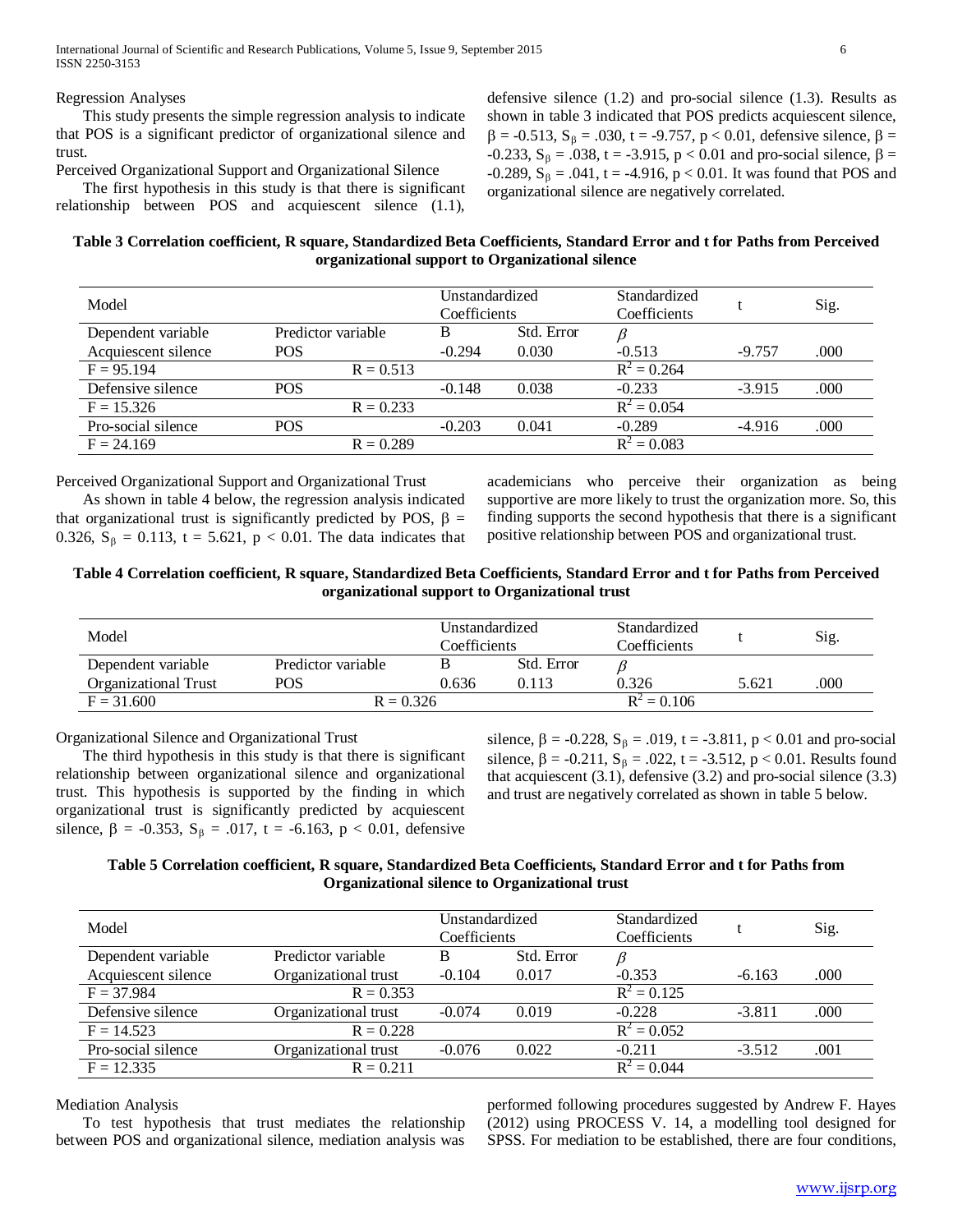(1) the mediator must be significantly related to the independent variable (2) the mediator must be significantly related to the outcome variable, (3) the independent variable must be significantly related to the outcome variable and (4) the independent variable must indirectly affect the outcome variable through its effect on the mediator. As per the test for mediation in PROCESS, the mediating effect is established when there is no absolute zero in the range from the boot lower limit confidence interval to the boot upper limit confidence interval in the indirect effect.

## *Trust mediates the Relationship between Perceived Organizational Support and Organizational Silence*

 Table 6 below shows the indirect effect of POS on organizational silence through its effect on organizational trust. It was found that trust mediated the relationship of POS with acquiescent silence (boot LLCI =  $-0.0689$ , boot ULCI =  $-0.0171$ ), defensive silence (boot LLCI =  $-0.0667$ , boot ULCI =  $-0.0101$ ) and pro-social silence (boot LLCI =  $-0.0715$ , boot ULCI =  $-$ 0.0043). Thus, it is concluded that organizational trust mediates the relationship between perceived organizational support and organizational silence.

# **Table 6 Indirect Effect of Trust on paths from POS to Organizational silence**

| Mediator                    | Effect    | <b>Boot Standard Error</b> | <b>Boot</b><br>Lower                                 | Limit | <b>Boot</b> | Upper               | Limit |      |
|-----------------------------|-----------|----------------------------|------------------------------------------------------|-------|-------------|---------------------|-------|------|
|                             |           |                            | Confidence Interval                                  |       |             | Confidence Interval |       |      |
| Acquiescent silence         |           |                            |                                                      |       |             |                     |       |      |
| <b>Organizational Trust</b> | $-0.0389$ | 0.0131                     | $-0.0689$                                            |       | $-0.0171$   |                     |       |      |
| Defensive silence           |           |                            |                                                      |       |             |                     |       |      |
| <b>Organizational Trust</b> | $-0.0351$ | 0.0143                     | $-0.0667$                                            |       | $-0.0101$   |                     |       |      |
| Pro-social silence          |           |                            |                                                      |       |             |                     |       |      |
| <b>Organizational Trust</b> | $-0.0298$ | 0.0168                     | $-0.0715$                                            |       | $-0.0043$   |                     |       |      |
|                             |           |                            | was mediating effect of trust in the relation of POS |       |             |                     |       | with |

## V. DISCUSSION

 The purposes of the present research were to explore the relationships among POS, organizational silence and organizational trust.

 Hypothesis 1 in this study was supported, as there was a significant impact of POS on organizational silence. The results indicated that there was a significant negative relation of POS with acquiescent (1.1), defensive (1.2) and pro-social silence (1.3). This finding is in agreement with the results obtained by Li Rui and Ling Wen Quan, (2010) and Yau-De Wang and Hui-Hsien Hsieh (2013). Thus, academicians who perceive support, have a low level of silence.

 Hypothesis 2 stating that POS would positively correlate with organizational trust was supported by the findings. The results indicated that academicians with high POS were reported to have higher organizational trust. This finding is in line with previous studies done by Celep and Yilmazturk (2012), Dirks and Ferrin (2002), James B. DeConinck (2010), Rhoades and Eisenberger (2002) and Toh and Srinivas (2011). This finding supported the argument that academicians who feel supported are likely to have more trust in their organizations.

 Consistent with hypothesis 3, acquiescent (3.1), defensive (3.2) and pro-social silence (3.3) were found to negatively correlate with organizational trust. This indicated that academicians who placed more trust on their organization were more vocal about their opinions, views and experiences regarding organizational matters. This finding was in line with the studies by Nikolaou, Vakola and Bourantas (2011) and Tulubas and Celep (2012) in which a moderate negative relation was found between silence and trust.

 Mediation analysis established the mediating role of trust in the relationship between POS and organizational silence as the indirect effect measured through PROCESS (Andrew F. Hayes, 2012) was significant. Thus, Hypothesis 4 was supported as there

# VI. IMPLICATION OF THE STUDY

acquiescent (4.1), defensive (4.2) and pro-social silence (4.3).

 This study presents empirical findings on negative relationship of POS and organizational trust with organizational silence and positive relationship between POS and organizational trust. There are several implications for this study. Since POS and high level of organizational trust eliminate organizational silence, the management must do more activities to enhance these two variables. Firstly, the top management must inculcate a culture where multilateral communications and dialogue among employees is encouraged. Secondly, the employees' sense of fairness must be addressed through strong company values by rewarding individual as well as team efforts. There must be competitive pay systems that are transparent; inclusive of monetary rewards and salary increases. Thirdly, the workload must be made manageable. Fourthly, employees must be involved in the developmental and decision process of the organization. This could be done through a participative leadership style where employees' views are solicited as and when necessary. Fifthly, the employees must be prepared for promotion through succession planning and employee development programs so that they can realize their potential. This would also enhance their engagement and loyalty. Lastly, employees must be valued and their efforts appreciated. The value of their work must be communicated to them from time to time.

## VII. LIMITATIONS & RECOMMENDATIONS

 There are several limitations as well as recommendations to this study. Firstly, the sample size is small. It is therefore suggested for future research to increase the number of respondents. Secondly, the sample of the present study includes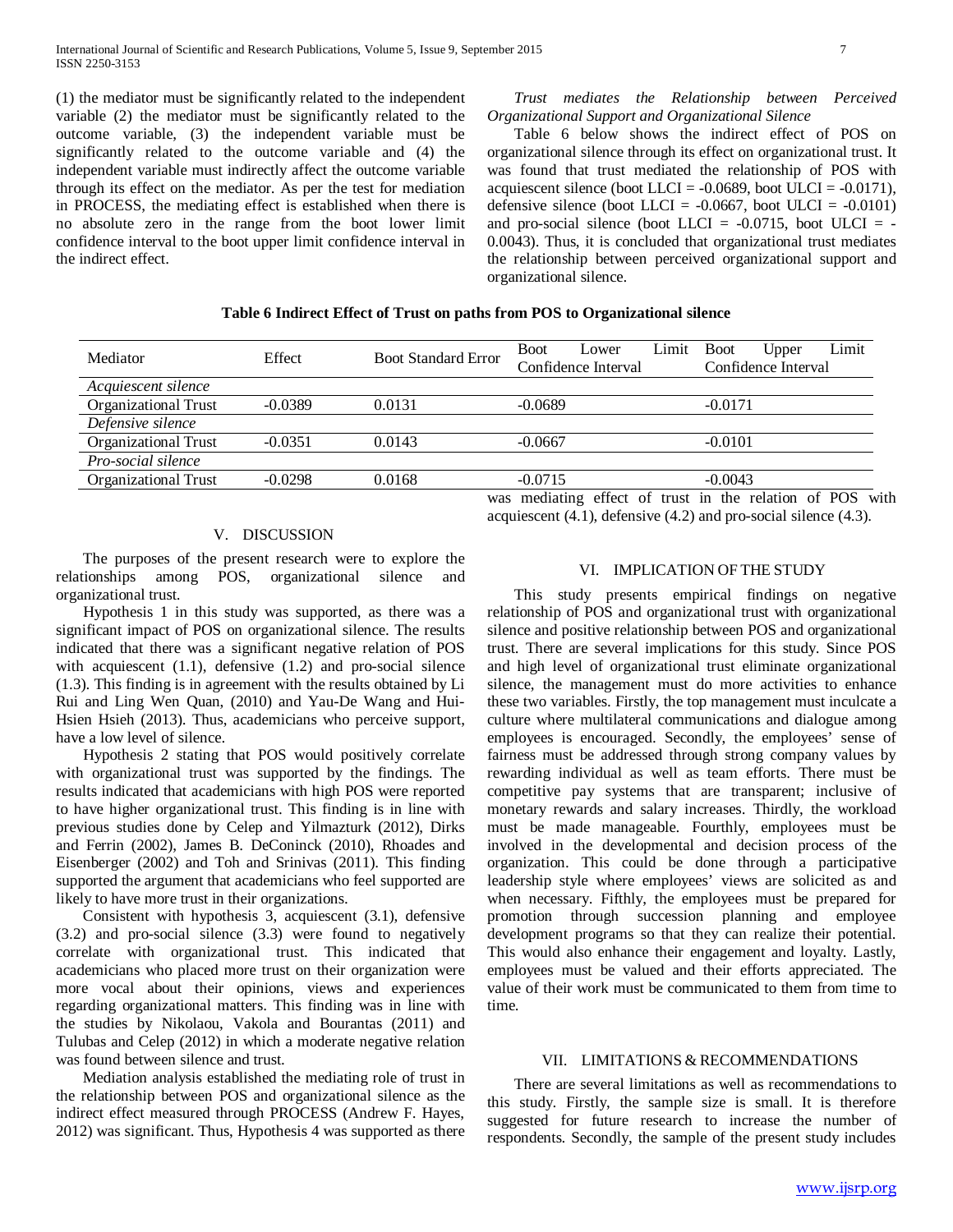only academicians in north India, so the findings of the present study cannot be generalized to other geographical regions. For further study, it is recommended that the relationship of the variables in the current study with a host of other variables such as workplace spirituality be studied. Also, it is recommended to include employees from various sectors for future studies. Thirdly, the measurement technique in the present study was through self-rating questionnaires. Since, there is a great tendency among individuals to give responses that are socially acceptable, the genuine responses may not have been captured by these questionnaires. Thus, methods like 360 degree feedback would help to make the studies more realistic and practical. Fourthly, this study is cross-sectional in nature; thus further research through longitudinal studies needs to be conducted to confirm the results.

#### **REFERENCES**

- [1] Allen, D.G., Shore, L.M., and Griffeth, R.W. (2003) The role of perceived organizational support and supportive human resource practices in the turnover process. Journal of Management, 29, 99–118.
- [2] Alparslan MA (2010) Örgütsel Sessizlik İklimi Ve İşgören Sessizlik Davranışları Arasındaki Etkileşim: Mehmet Akif Ersoy Üniversitesi Öğretim Elemanları Üzerinde Biraraştırma, Yayımlanmamış YüksekLisans Tezi, Süleyman Demirel Üniversitesi Sosyal Bilimler Enstitüsü, Isparta.
- [3] Armeli, S., Eisenberger, R., Fasolo, P. and Lynch, P. (1998) Perceived Organizational Support and Police Performance: The Moderating Influence of Socio-emotional Needs. Journal of Applied Psychology, 83(2), 288-297
- [4] Ashford S. J., Rothbard N. P., Piderit S.K, Dutton J.W. (1998) Out on a limb: The role of context and impression management in selling genderequity issues. Administrative Science Quarterly, 43, 23-57.
- [5] Avram, E. and Cooper, (2007) Organizational-managerial psychology. Actual tendences, [Psihologie organizational-manageriala. Tendinte actuale]
- [6] Brinsfield, Chad (2009) Employee Silence: Investigation of Dimensionality, Development of Measures, And Examinatıon of Related Factors Dissertation, Yayımlanmamış Doktora Tezi, Ohio State University.
- [7] Brinsfield C. T., Edwards M. S., Greenberg J. (2009) Voice and silence in organizations: Historical review and current conceptualizations. In: Greenberg J, Edwards M (eds.) Voice and silence in organizations. Emerald, Bingley, England, pp. 175-202.
- [8] Çakıcı, A. (2007) Örgütlerde Sessizlik: Sessizliğin Teorik Temelleri ve Dinamikleri Çukurova Üniversitesi Sosyal Bilimler Enstitüsü Dergisi, 16(1), 145–162.
- [9] Çakıcı, A. (2010) Örgütlerde işgören sessizliği. Ankara: Detay Yayıncılık.
- [10] Carnevale DG. (1995) Trustworthy Government: Leadership and Management Strategies for Building Trust and High Performance. San Francisco, Jossey-Bass, 233
- [11] Celep, C. and Yilmazturk, O. E. (2012) The relationship among organizational trust, multidimensional organizational commitment and perceived organizational support in educational organizations. Procedia – Social and Behavioral Sciences, 46, 5763-5776
- [12] Cetin, S. (2013) Impact of Teachers' Perceptions of Organizational Support, Management Openness and Personality Traits on Voice. Educational Research and Review, 8(18), DOI: 10.5897/ERR2013.1590
- [13] Chew, Y.T. and Wong, S. K. (2008) Effects of career mentoring experiences and perceived organizational support on employee commitment and intentions to leave: A study among hotel workers in Malaysia. International Journal of Management, 25(4), 692-700.
- [14] Chiang, C.F. and Hsieh, T.S. (2012) The impacts of perceived organizational support and psychological empowerment on job performance: The mediating effects of organizational citizenship behaviour. International Journal of Hospitality Management, 31, 180-190.
- [15] Chraif, M. and Stefan, C. (2010) A practical model for the development of public servants' competitiveness and professional performance. Romanian Journal of Applied Experimental Psychology, 1(1), 44-57
- [16] Coleman J. (1990) Foundations of Social Theory. Cambridge, MA: Harvard Univ. Press. 993
- [17] Cook, J. and Wall, T. (1980) New work attitude measure of trust, organisational commitment and personal need non-fulfilment. Journal of Occupational Psychology, 53, 39-52.
- [18] Creed, W. E. D., and Miles, R. E. (1996) Trust in organizations: A conceptual framework linking organizational forms, managerial philosophies, and the opportunity costs of controls. In R. M. Kramer, and T. R. Tyler (eds.), Trust in organizations: Frontiers in theory and research, Thousand Oaks, CA, Sage. pp. 16–39.
- [19] Cropanzano, R., and Mitchell, M. (2005) Social exchange theory: An interdisciplinary review. Journal of Management, 31(6), 874-900.
- [20] Cunningham, W. G., and Gresso, D. W. (1993) Cultural leadership: The culture of excellence in education, Boston, Allyn and Bacon.
- [21] Dan,L, Jun,W. and Jiu-Cheng,M. (2009) Organizational Silence: A Survey on Employees working in a Telecommunication Company. Research Gate, December 2005, http://www.researchgate.net/publication/224584393\_Organizational\_silence \_A\_survey\_on\_employees\_working\_in\_a\_telecommunication\_company, accessed 9 February 2015.
- [22] Darrough, O. G. (2006) An examination of the relationship between organizational trust and organizational commitment in the workforce. Unpublished doctoral dissertation, Nova South-eastern University (UMI No: 3217977).
- [23] Davis, J. H., Schoorman, F. D., Mayer, R. C., and Tan, H. H. (2000) The trusted general manager and business unit performance: Empirical evidence of a competitive advantage. Strategic Management Journal, 21, 563–576.
- [24] DeConinck, J. B. (2010) The effect of organizational justice, perceived organizational support and perceived supervisor support on marketing employees' level of trust. Journal of Business Research, 63, 1349-1355
- [25] Detert J. R., Edmondson A. C. (2006) Everyday failures in organizational learning: Explaining the high treshold for speaking up at work. Pennsylvania State University Working Paper. http://www.hbs. edu/units/tom/docs/detert-edmondson.pdf. accessed, 3 January, 2015.
- [26] Dhar, R. L., (2012) Employees' perception of organizational support: a qualitative investigation in the Indian Information Technology (IT) Industry. Work, 43(2), 211-22
- [27] Dirks, K. T., and Ferrin, D. L. (2002) Trust in leadership: Meta-analytic findings and implications for research and practice. Journal of Applied Psychology, 87(4), 611−628
- [28] Dyne, L. V., Ang, S. and Botero, I. C. (2003) Conceptualizing Employee Silence and Employee Voice as Multidimensional Constructs. Journal of Management Studies, 40(6), 1359-1392
- [29] Edmondson, A. (1999) Psychological safety and learning behavior in work teams. Administrative Science Quarterly, 44, 350–383.
- [30] Edmondson, D.R., Boyer, S. L., (2012) The moderating effect of the boundary spanning role on perceived supervisory support: a meta-analytic review. Journal of Business Research. Advance online publication. doi:10.1016/j.jbusres.2012.01.010
- [31] Eisenberger, R., and Stinglhamber, F. (2011) Perceived organizational support: Fostering enthusiastic and productive employees. Washington, DC: American Psychological Association Books.
- [32] Eisenberger, R., Armeli, S., Rexwinkel, B., Lynch, P. D., and Rhoades, L. (2001) Reciprocation of perceived organizational support. Journal of Applied Psychology, 86, 42–51.
- [33] Eisenberger, R., Cummings, I., Armeli, S., and Lynch, P. (1997) Perceived organizational support, discretionary treatment, and job satisfaction. Journal of Applied Psychology, 82, 812-820.
- [34] Eisenberger, R., Fasolo, P.M., and Davis-LaMastro, V. (1990) Effects of perceived organizational support on employee diligence, innovation, and commitment. Journal of Applied Psychology, 53, 51-59.
- [35] Eisenberger, R., Huntington, R., Hutchison, S., and Sowa, D. (1986) Perceived organizational support. Journal of Applied Psychology, 71, 500- 507.
- [36] Eisenberger, S., Stinglhamber, F., Vandenberghe, C., Sucharski, I. L., and Rhoades, L. (2002) Perceived supervisor support: Contributions to perceived organizational support and employee retention. Journal of Applied Psychology, 87(3), 565-573.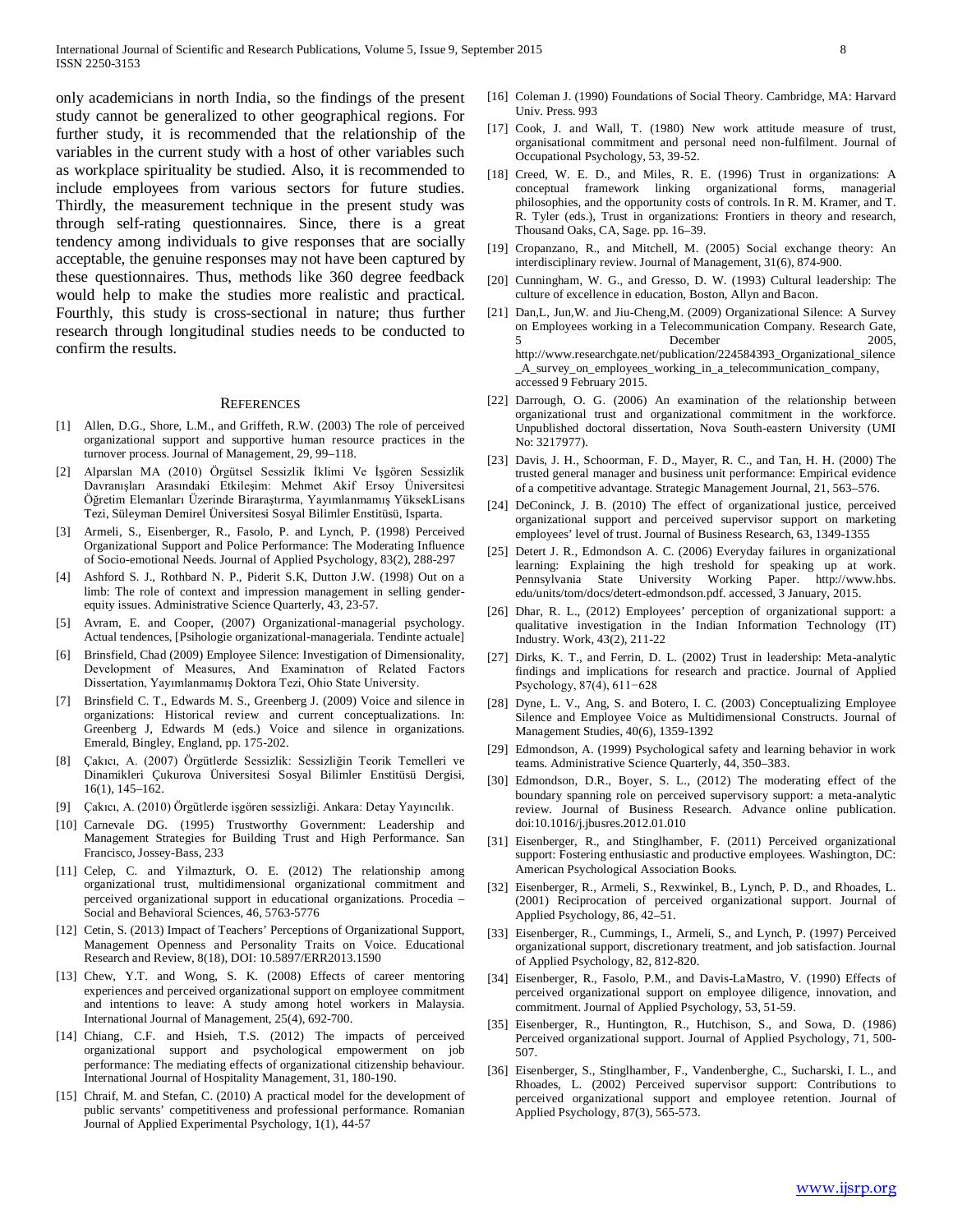- [37] Erenler E (2010) Çalışanlarda sessizlik davranışının bazı kişisel ve örgütsel özelliklerle ilişkisi: Turizm sektöründe bir alan araştırması. PhD Dissertation, Hacettepe University, Ankara, Turkey.
- [38] Fletcher, D., and T. Watson. (2007) Voice, Silence and the Business of Construction: Loud and Quiet Voices in the Construction of Personal, Organizational and Social Realities. Organization, 14(2), 155-174
- [39] Fukuyama, F. (1995) Trust: Social Virtues and the Creation of Prosperity. NY, Free Press.
- [40] Garg, S. and Dhar, R. L. (2014) Effects of Stress, LMX and Perceived organizational support on service quality: Mediating effects of organizational commitment. Journal of Hospitality and Tourism Management, Elsevier Journals, In Press
- [41] Gibbs, J. R. (1972) TORI Theory and Practice. In J. W. Pfieffer and J. Jones (eds.) The annual handbook for group facilitators, San Francisco, CA: Pfieffer/ Jossey-Bass.
- [42] Guzzo, R. A., Noonan, K A. and Elron, E. (1994) Expatriate managers and the psychological contract. Journal of Applied Psychology, 79, 617-626.
- [43] Hartzler, K. D. (2003) Study of school collaboration and trust. Unpublished doctoral dissertation, Oklahoma State University, Oklahoma. (UMI No: 3127161).
- [44] Hayes, A. F. (2012) PROCESS: A versatile computational tool for observed variable mediation, moderation, and conditional process modeling [White paper]. Retrieved from http://www.afhayes.com/public/process2012.pdf
- [45] Hoy, W. K., and Tschannen-Moran, M. (2003) The conceptualization and measurement of faculty trust in schools: The omnibus T-Scale. In W. K. Hoy and C. Miskel (eds.) Studies in leading and organizing schools, Greenwich CT, Information Age, pp. 181-208.
- [46] Hoy, W., Tarter, C. J., and Witkoskie, L. (1992) Faculty trust in colleagues: Linking the principal with school effectiveness. Journal of Research and Development in Education, 26, 38-45.
- [47] Hoy, W.K. and Tschannen-Moran, M. (1999) The five faces of trust: An empirical confirmation in urban elementary schools. Journal of School Leadership, 9, 184-208.
- [48] Hutchison, S. (1997) Perceived organisational support: Further evidence of construct validity. Educational and Psychological Measurement, 57(6), 1025-1034.
- [49] Judge, T. A., Thoresen, C. J., Bono, J. E., and Patton, G. K. (2001) The job satisfaction-job performance relationship: A qualitative and quantitative review. Psychological Bulletin 127, 376–407.
- [50] Kets de Vries, M. (2001) The leadership mystique a user's manual for the human enterprise. London, Prentice Hall.
- [51] Kim, A and Barak, M. E. M, (2014) The mediating roles of leader-member exchange and perceived organizational support in the role stress-turnover intention relationship among child welfare workers: A longitudinal analysis. Children and Youth Services Review 11, 1-9.
- [52] Kinnunen, U., Feldt, T., and Mäkikangas, A. (2008) Testing the effortreward imbalance model among Finnish managers: the role of perceived organizational support. Journal of Occupational Health Psychology, 13(2), 114-127.
- [53] Kish-Gephart J. J., Detert J. R., Trevino L. K., Edmondson A. C. (2009) Silenced by fear: The nature, sources and consequences of fear at work. Research in Organizational Behavior, 29, 163-193.
- [54] Kramer, R. (1999) Trust and Distrust in Organizations: Emerging Perspectives, Enduring Questions. Annu. Rev. Psychol., 50, 569-598.
- [55] Kramer, R.M. and Tyler, T.R. (1996) Trust in organizations: Frontiers of theory and research. California, Sage Publications, Inc.
- [56] Krishnan J., and Mary, V.S., (2012) Perceived organisational support an overview on its antecedents and consequences. International Journal of Multidisciplinary Research, 2(4), 1-13.
- [57] Levinson, H. (1965) Reciprocation: The relationship between man and organization. Administrative Science Quarterly, 9, 370-390.
- [58] Loi, R., Ao, O. K. Y., and Xu, A. J. (2014) Perceived organizational support and co-worker support as antecedents of foreign workers' voice and psychological stress. International Journal of Hospitality Management, 36, 23-30.
- [59] Makanjee, R. C., Hartzer, Y., and Uys, I. (2006) The effect of perceived organizational support on organizational commitment of diagnostic imaging radiographers. Radiography, 12(2), 118-126.
- [60] Maria, W. D. (2006) Brother secret, sister silence: sibling conspiracies against managerial integrity. Journal of Business Ethics, 219-234.
- [61] Mayer, R. C., Davis, J. H., and Schoorman, F. D. (1995) An integrative model of organizational trust. Academy of Management Review, 20, 709– 734.
- [62] Milliken F. J., Lam N. (2009) Making the decision to speak up or to remain silent: Implications for organizational learning. In Greenberg J, Edwards M (eds.) Voice and silence in organizations. Bingley, England, Emerald, pp. 225-244.
- [63] Milliken F. J., Morrison E. W., Hewlin P. (2003) An exploratory study of employee silence: Issues that employees don't communicate upward and why. Journal of Management Studies, 40, 1453-1476.
- [64] Milliken, F. J., and Morrison, E. W. (2003) Shades of silence: Emerging themes and future directions for research on silence in organizations. Journal of Management Studies, 40(6), 1563-1568.
- [65] Mishra, A. K. (1996) Organizational response to crisis: The centrality of trust. In R. M. Kramer and T. R. Tyler (eds.) Trust in Organizations: Frontiers of Theory and Research, Thousand Oaks, CA, Sage, pp. 261–287.
- [66] Mitchell, J. I., Gagne, M., Beaudry, A. and Dyer, L. (2012) The role of perceived organizational support, distributive justice and motivation in reactions to new information technology. Computers in Human Behavior, 28, 729-738.
- [67] Morrison E. W. (2011) Employee voice behaviour: Integration and directions for future research. The Academy of Management Annals, 5(1), 373-412.
- [68] Morrison E. W., Wheeler-Smith S., Kamdar D. (2011) Speaking up in groups: A cross-level study of group voice climate. Journal of Applied Psychology, 96, 183-191.
- [69] Morrison, E. and Milliken, F. (2000) Organisational silence: a barrier to change and development in pluralistic world. Academy of Management Review, 25(4), 706-725.
- [70] Muse, L. A., and Stamper, C. L. (2007) Perceived Organizational Support: Evidence for a Mediated Association with Work Performance. Journal of Managerial Issues, 14(4), 517-535.
- [71] Nikmaram, S., Yamchi, H. G., Shojaii, S., Zahrani, M. A. and Alvani, S. M. (2012) Study on relationship between organizational silence and commitment in Iran. World Applied Sciences Journal, 17(10), 1271-1277.
- [72] Nikolaou, I., Vakola, M. and Bourantas, D. (2011) The role of silence on employees' attitudes "the day after" a merger. Personnel Review, 40(6), 723-741.
- [73] Nye JS, Zelikow PD, King DC. (1997) Why People Don't Trust Government. Cambridge, MA, Harvard Univ. Press.
- [74] Nye, Joseph S. (1997) Introduction: The decline of confidence in government. In Joseph S. Nye, Philip D. Zelikow, and David C. King, (eds.) Why Americans Mistrust Government. Cambridge, Mass, Harvard University Press.
- [75] Paliszkiewicz, J. (2010) Organizational trust a critical review of the empirical research, Proceedings of 2010 International Conference on Technology Innovation and Industrial Management, 16-18 June 2010, Pattaya, Thailand.
- [76] Panaccio A, Vandenberghe C (2009) Perceived organizational support, organizational commitment and well-being: A longitudinal study. Journal of Vocational Behaviour, 75, 224-236.
- [77] Perlow, L. A., N. P. Repenning (2009) The Dynamics of Silencing conflict. Research in Organizational Behaviour, 20, 1-29.
- [78] PEW Research Center for the People and the Press. (1996) Trust and Citizen Engagement in Metropolitan Philadelphia: A Case Study. Washington, DC, PEW. 131
- [79] PEW Research Center for the People and the Press. (1998) Deconstructing Distrust: How Americans View Government. Washington, DC, PEW. 264.
- [80] Pfeffer, J. (2005) Producing sustainable competitive advantage through the effective management of people. Academy of Management Executive, 19(4), 95-106.
- [81] Pinder, C. and Harlos, P. (2001) Employee Silence: Quiescence and Acquiescence as responses to perceived injustice. Research in Personnel and Human Resources Management, 20, 331-369.
- [82] Podsakoff, N., Whiting, S., Podsakoff, P., and Blume, B. (2009) Individualand organizational-level consequences of organizational citizenship behaviors: A meta-analysis. Journal of Applied Psychology, 94, 122–141.